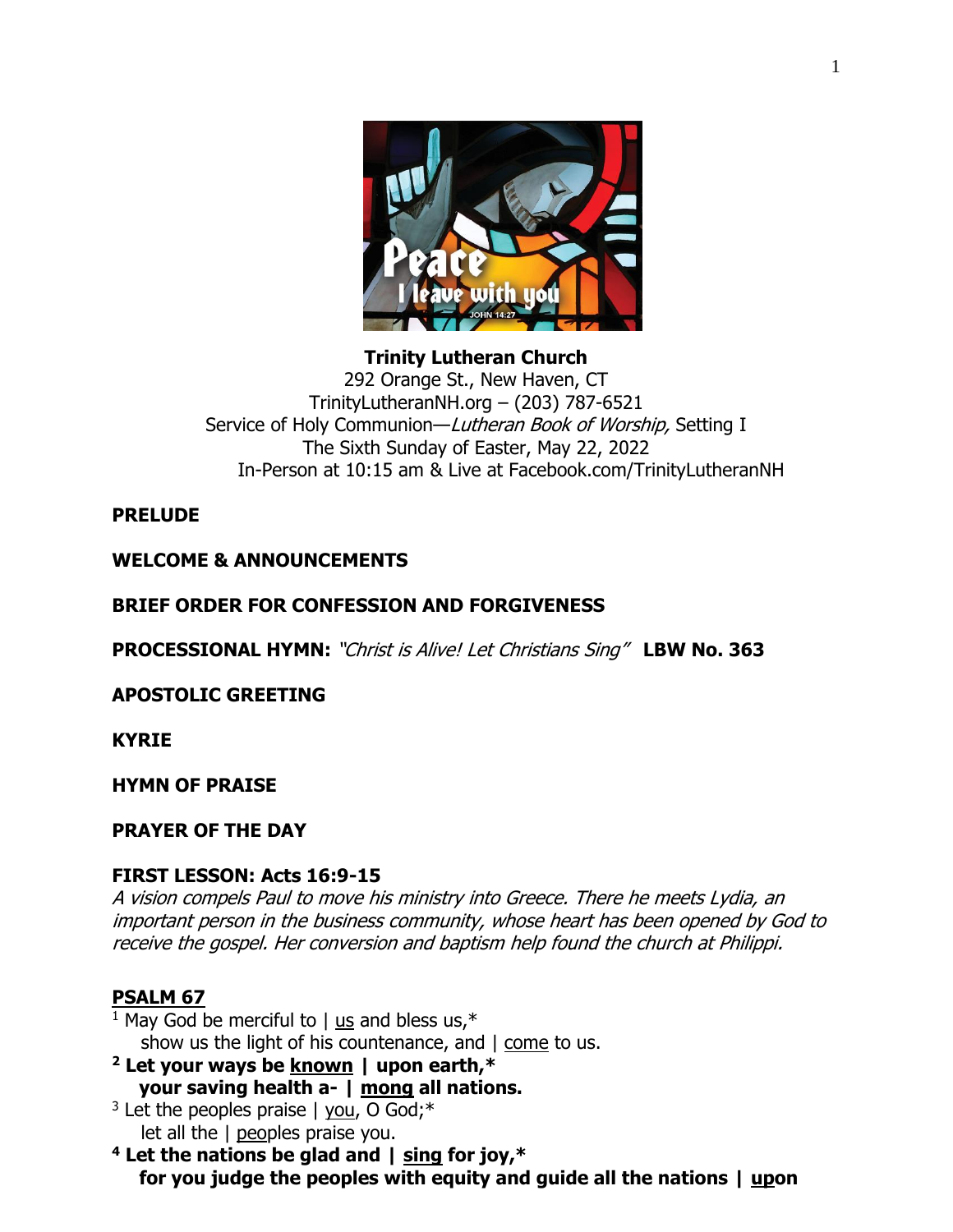### **earth.**

 $5$  Let the peoples praise | you, O God;  $*$ let all the | peoples praise you.

**<sup>6</sup> The earth has brought | forth her increase;\* may God, our own God, give | us his blessing.**

 $7$  May God give | us his blessing, $*$ and may all the ends of the earth stand in | awe of him.

### **Gloria Patri (chanted after the psalm)**

**Glory to the Father, and to the Son, and to the / Holy Spirit; As it was in the beginning, is now, and will be fore-/ ver. Amen**

# **SECOND LESSON: Revelation 21:10, 22--22:5**

John's vision of a new Jerusalem coming out of heaven is rooted in the faithfulness of God's past actions. Yet in this new city, God's presence replaces the temple, and the glory of God and of the Lamb Jesus Christ supplants the sun and moon.

# **GOSPEL ACCLAMATION/ALLELUIA**

# **GOSPEL: John 14:23-29**

As Jesus speaks of returning to the Father, he promises to send the Advocate, the Holy Spirit, who will teach Jesus' followers and remind them of all that he taught. Even more, those in whom God makes a home will experience a peace that overcomes fear.

**HYMN OF THE DAY:** "Come Down, O Love Divine" **LBW No. 508**

**CHILDREN'S MESSAGE**

**SERMON** 

**NICENE CREED**

**THE PRAYERS**

**PEACE**

**OFFERING** The ushers collect the offering. You can also give electronically through our website, Facebook page, or by [clicking here.](https://www.eservicepayments.com/cgi-bin/Vanco_ver3.vps?appver3=wWsk24ZWJSTZKsGd1RMKlg0BDvsSG3VIWQCPJNNxD8upkiY7JlDavDsozUE7KG0nFx2NSo8LdUKGuGuF396vbTL3zI8d9ONQj96N4loOj5giYnTg5dP4O6rpX5QvPEWlBhHDN59kLZFffwKfYERpQoyDu0FSEa2T5JeuDbytksQ=&ver=3)

**CHOIR ANTHEM:** "Loving Spirit" Rusty Edwards

**OFFERTORY:** "Let the Vineyards"

### **OFFERTORY PRAYER**

**THE GREAT THANKSGIVING**